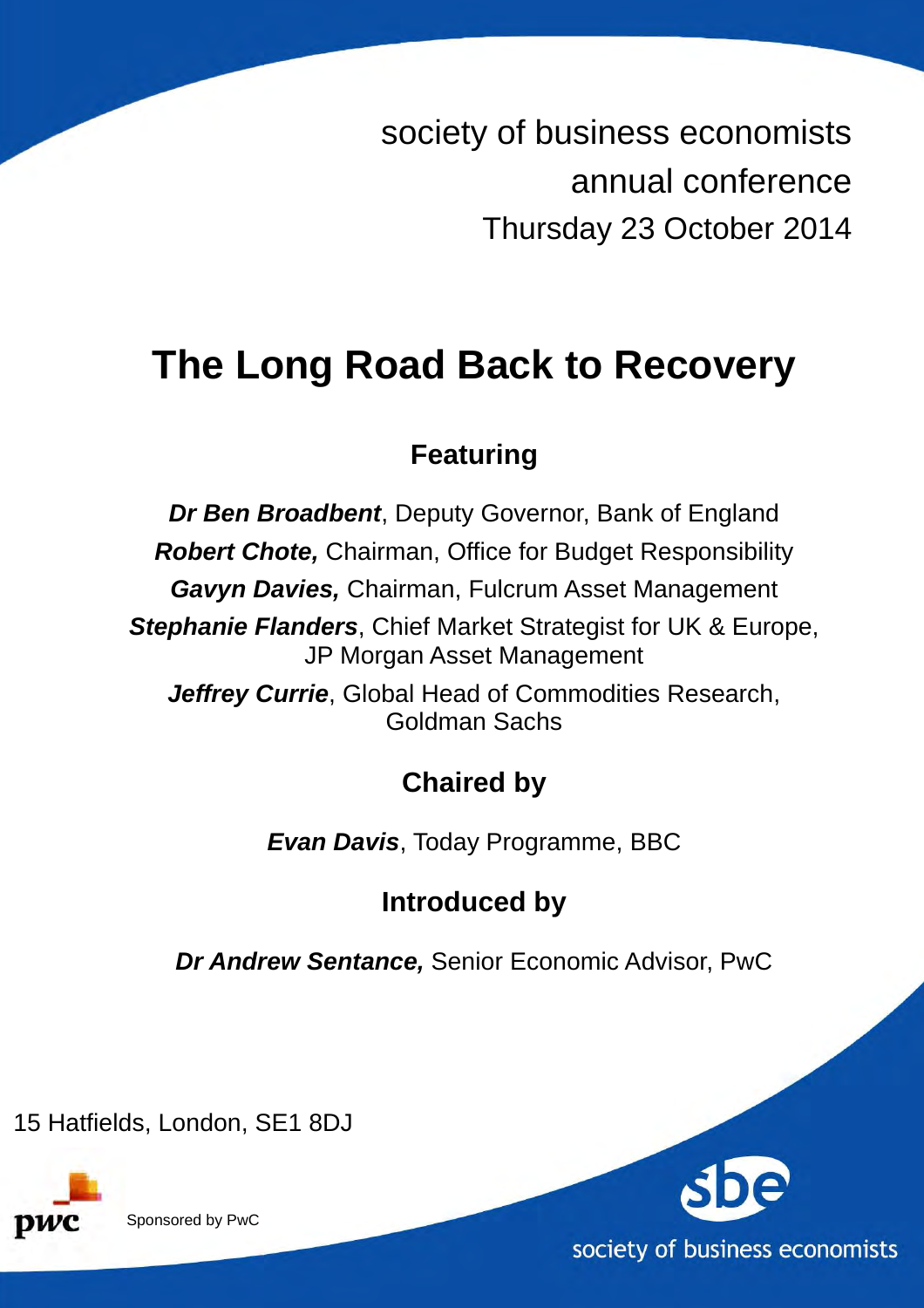More than half a decade has passed since the collapse of Lehman Brothers, but the global economy is still struggling with the after-effects of the financial crisis. Global growth has become more firmly established but it remains sluggish in aggregate and uneven across countries. And, while the maintenance of super-loose monetary policy has buoyed financial markets, this has brought with it risks of its own, leaving unresolved the question of whether the recovery will prove durable once that support is withdrawn.

The UK's economic performance was particularly poor in the years immediately following the crisis, but it appears to have turned a corner in the past 18 months: growth is faster than in any other major advanced economy, the government deficit is falling sharply and CPI inflation is close to the Bank of England's 2.0% target. But is the recovery unbalanced and should policymakers now be moving to a less accommodative stance?

In the Euro area, the risk of a break-up of the monetary union has diminished since Mario Draghi made his famous commitment to do "whatever it takes" to save the union, but the adjustment process in the periphery is far from complete and the Euro area as a whole is now threatened with the spectre of deflation. Have financial markets become too sanguine about the periphery's ability to adjust and will the ECB do enough to prevent the onset of deflation?

Commodity markets have been front and centre in shaping the global economy's post-crisis performance. Is the emergence of shale oil and gas fundamentally changing supply dynamics in the industry and can Europe share in any benefits from this shift?

We have a stellar line-up of speakers at this year's SBE Annual Conference to discuss these questions and more. Ben Broadbent, the new Bank of England Deputy Governor, will discuss the outlook for the UK economy and monetary policy. Robert Chote, Chairman of the Office for Budget Responsibility, will focus on the UK's fiscal performance and outlook. Gavyn Davies, Chairman of Fulcrum Asset Management and former head of global economics at Goldman Sachs, will consider the outlook for global monetary policy. Stephanie Flanders, Chief Market Strategist for UK and Europe at JP Morgan Asset Management, will discuss European and global economic issues. Finally, Jeffrey Currie, Head of Commodities Research at Goldman Sachs, will discuss the outlook for commodities.

The conference will be chaired by the BBC's Evan Davis and is kindly sponsored by PwC.



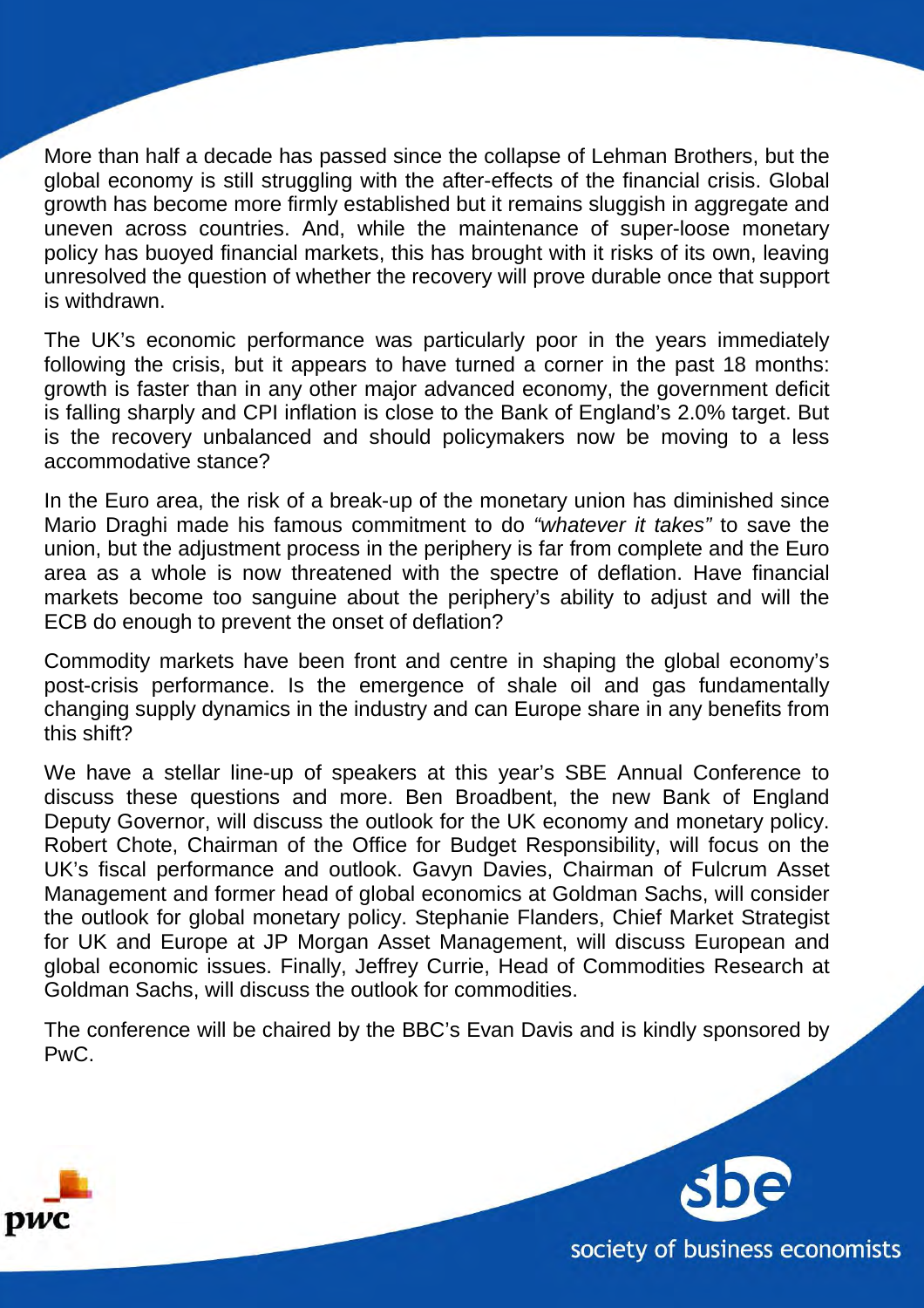### **Biographical Details**

**Ben Broadbent** joined the Monetary Policy Committee in 2011. In 2014 Ben was appointed as the Bank of England's deputy governor for monetary policy He was formerly an Economic Adviser at HM Treasury, and Assistant Professor of Economics at Columbia University from 1997-2000. For the decade prior to his appointment to the MPC, Dr Broadbent was Senior European Economist at Goldman Sachs, during which time he researched and wrote widely on the UK economy and monetary policy.

**Robert Chote** has been Chairman of the Office for Budget Responsibility since October 2010. Previously Robert served as Director of the Institute for Fiscal Studies from 2002 to 2010, as an advisor to senior management at the International Monetary Fund from 1999 to 2002, as Economics Editor of the Financial Times from 1995 to 1999, and as an economics and business writer on the Independent and Independent on Sunday from 1990 to 1994. Robert is Chair of the Royal Statistical Society's Getstats campaign and a Governor of the National Institute for Economic and Social Research.

**Jeffrey Currie** is the global head of Commodities Research in the Global Investment Research (GIR) Division of Goldman Sachs. He is responsible for conducting research on commodity market dynamics in the context of corporate risk management programs, short and long-term commodity investment strategies and asset allocation. Jeff is also a member of the GIR Client and Business Standards Committee and the ECS Executive Committee. Previously, Jeff was the European co-head of Economics, Commodities and Strategy Research from 2010 to 2012 and based in London, where he resided since 2003.

**Gavyn Davies** is currently Chairman of Fulcrum Asset Management, a founding partner of Anthos Capital and Active Private Equity, and a Senior Adviser to Prisma Capital, a KKR subsidiary. His previous roles included Economic Policy Adviser to the Prime Minister at 10 Downing Street (1974-79), city economist with Phillips and Drew (1979-81), Simon and Coates (1981-86). Head of global economics research and partner at Goldman Sachs (1986-2001). Chairman of the BBC from 2001-04.

**Stephanie Flanders** joined JP Morgan Asset Management as Chief Market Strategist for UK and Europe in November 2013. She was previously the BBC's Economics Editor (2008-2013) and Economics Editor for its Newsnight programme (2002-2008). She has been a reporter at the New York Times; a speech writer and senior advisor to US Treasury Secretary Lawrence Summers (1997-2001); an FT leader-writer and columnist (1993-7); and an economist at the IFS and London Business School.

**Evan Davis** is a presenter of the BBC Radio 4 Today programme and presenter of the BBC2 business reality show, Dragons' Den. Also on Radio 4, he presents a weekly business discussion programme, The Bottom Line. Prior to the Today programme he was the Economics Editor of the BBC, promoted to that role after working as an economics correspondent for BBC news and as economics editor of the Newsnight programme on BBC2 in the 1990s.

**Andrew Sentance** is Senior Economic Adviser to PwC. He joined the firm in November 2011 after serving as an external member of the Monetary Policy Committee of the Bank of England. Andrew started his career as a business economist at the Confederation of British Industry in the mid-1980s before moving to the London Business School in 1994. Immediately before joining the Bank of England, Andrew was Chief Economist at British Airways, where he also worked on business strategy and planning, airport policy, airport regulation and environmental affairs. He is fellow and Vice President of the Society of Business Economists.



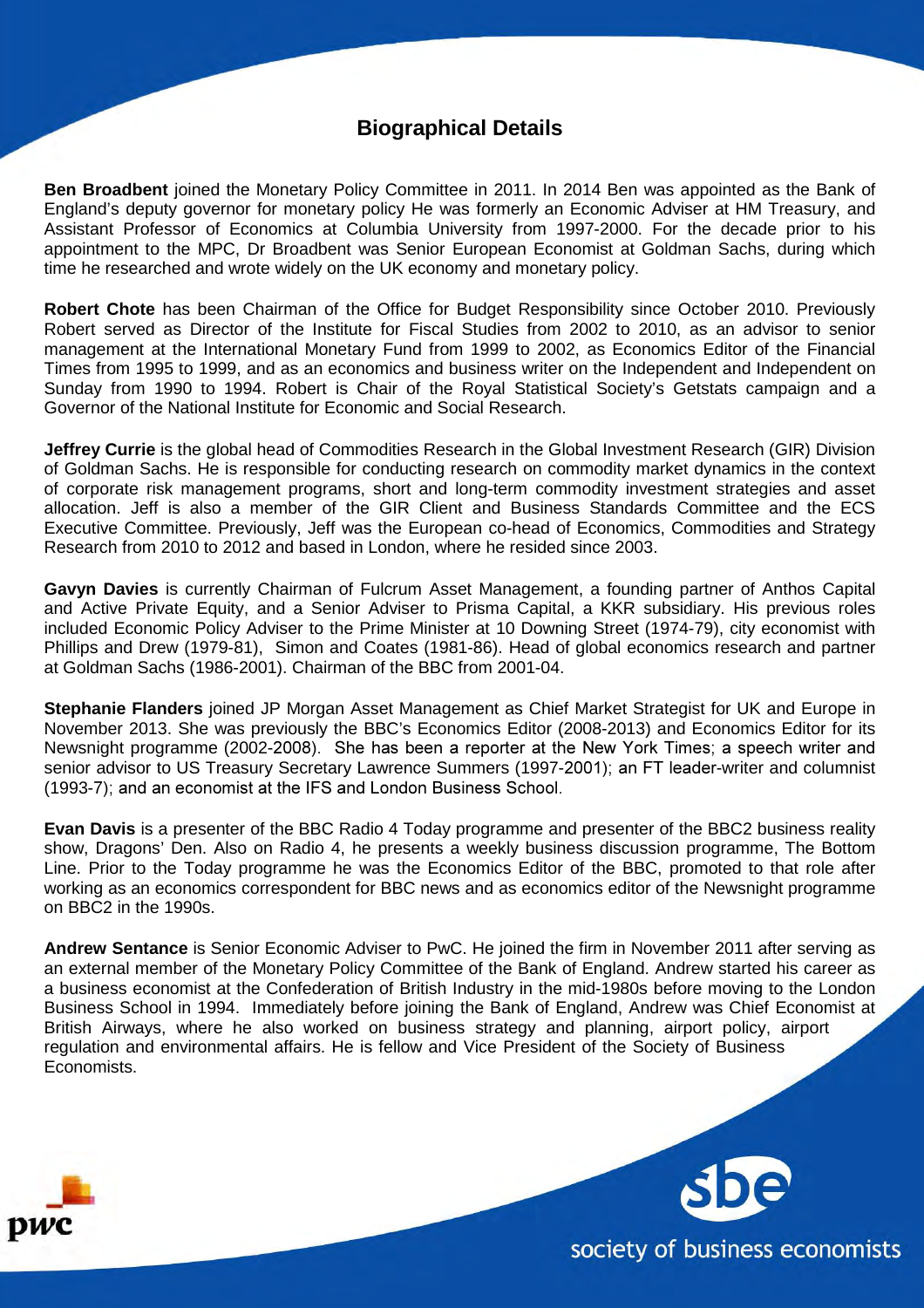## **The Long Road Back to Recovery**

- 0830 Registration and coffee
- 0900 Opening Address ANDREW SENTANCE Senior Economic Adviser, PwC and Vice President, SBE
- 0905 Chairman's introduction EVAN DAVIS Today Programme, BBC

#### **SESSION 1 - UK Outlook**

- 0910 The outlook for UK monetary policy DR BEN BROADBENT Deputy Governor, Monetary Policy, Bank of England
- 0940 The outlook for UK fiscal policy ROBERT CHOTE Chairman, Office for Budget Responsibility
- 1010 Question and answer session
- 1035 Coffee

#### **SESSION 2 - Global Outlook**

- 1100 Outlook for and potential surprises from global policy GAVYN DAVIES Chairman, Fulcrum Asset Management
- 1130 Outlook for and potential surprises from global economy STEPHANIE FLANDERS Chief Market Strategist for UK and Europe, JP Morgan Asset Management
- 1200 Outlook for and potential surprises from global commodities JEFFREY CURRIE Global Head of Commodities Research, Goldman Sachs
- 1230 Question and answer session
- 1300 Lunch